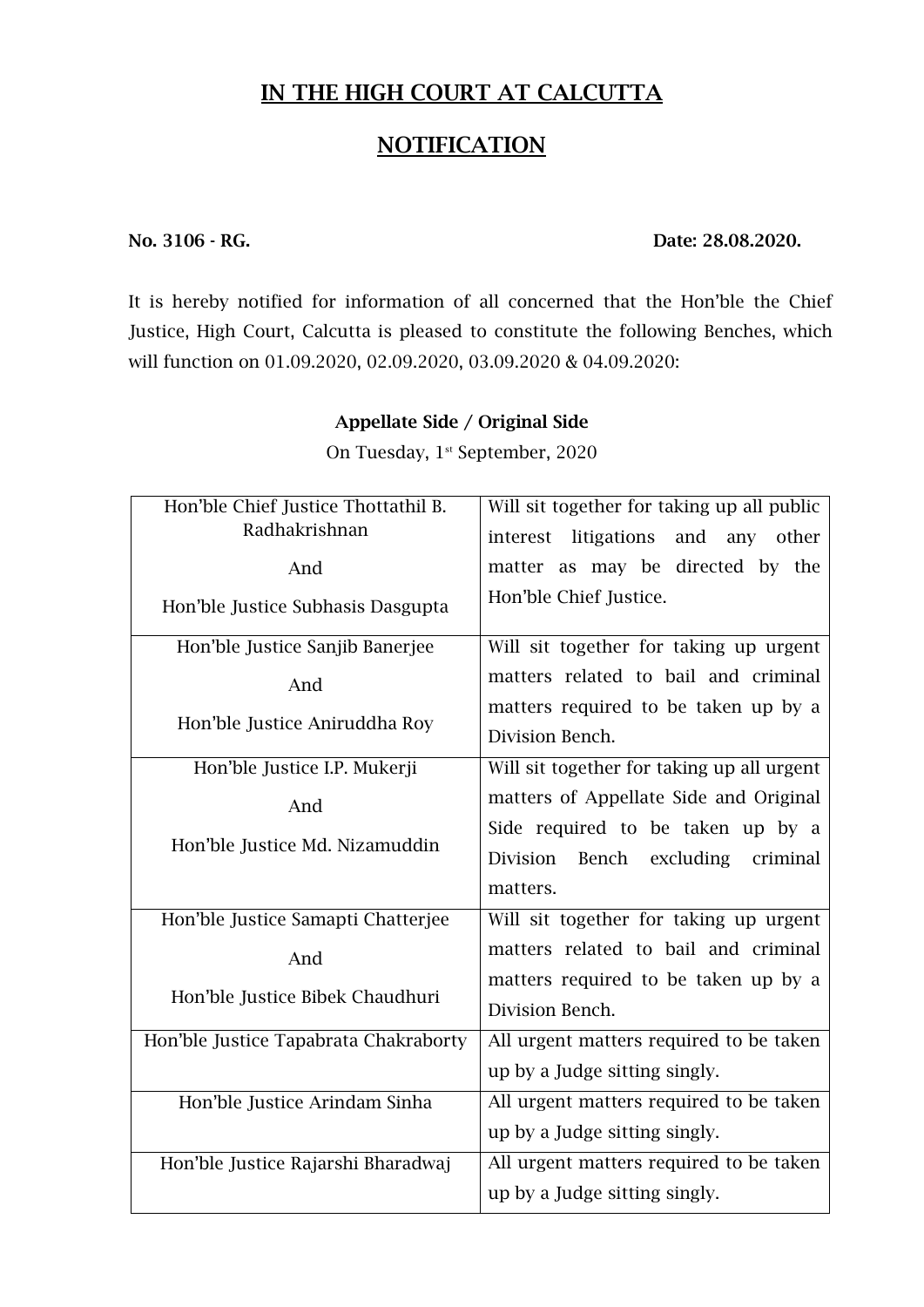## **Appellate Side / Original Side**

On Wednesday, 2 nd September, 2020

| Hon'ble Chief Justice Thottathil B.   | Will sit together for taking up all public              |
|---------------------------------------|---------------------------------------------------------|
| Radhakrishnan                         | interest litigations<br>and any other                   |
| And                                   | matter as may be directed by the                        |
| Hon'ble Justice Subhasis Dasgupta     | Hon'ble Chief Justice.                                  |
| Hon'ble Justice Sanjib Banerjee       | Will sit together for taking up urgent                  |
| And                                   | matters related to bail and criminal                    |
| Hon'ble Justice Aniruddha Roy         | matters required to be taken up by a<br>Division Bench. |
| Hon'ble Justice I.P. Mukerji          | Will sit together for taking up all urgent              |
| And                                   | matters of Appellate Side and Original                  |
|                                       | Side required to be taken up by a                       |
| Hon'ble Justice Md. Nizamuddin        | Division Bench<br>excluding<br>criminal                 |
|                                       | matters.                                                |
| Hon'ble Justice Samapti Chatterjee    | Will sit together for taking up urgent                  |
| And                                   | matters related to bail and criminal                    |
|                                       | matters required to be taken up by a                    |
| Hon'ble Justice Bibek Chaudhuri       | Division Bench.                                         |
| Hon'ble Justice Tapabrata Chakraborty | All urgent matters required to be taken                 |
|                                       | up by a Judge sitting singly.                           |
|                                       |                                                         |
| Hon'ble Justice Arindam Sinha         | All urgent matters required to be taken                 |
|                                       | up by a Judge sitting singly.                           |
|                                       |                                                         |
| Hon'ble Justice Rajarshi Bharadwaj    | All urgent matters required to be taken                 |
|                                       | up by a Judge sitting singly.                           |
|                                       |                                                         |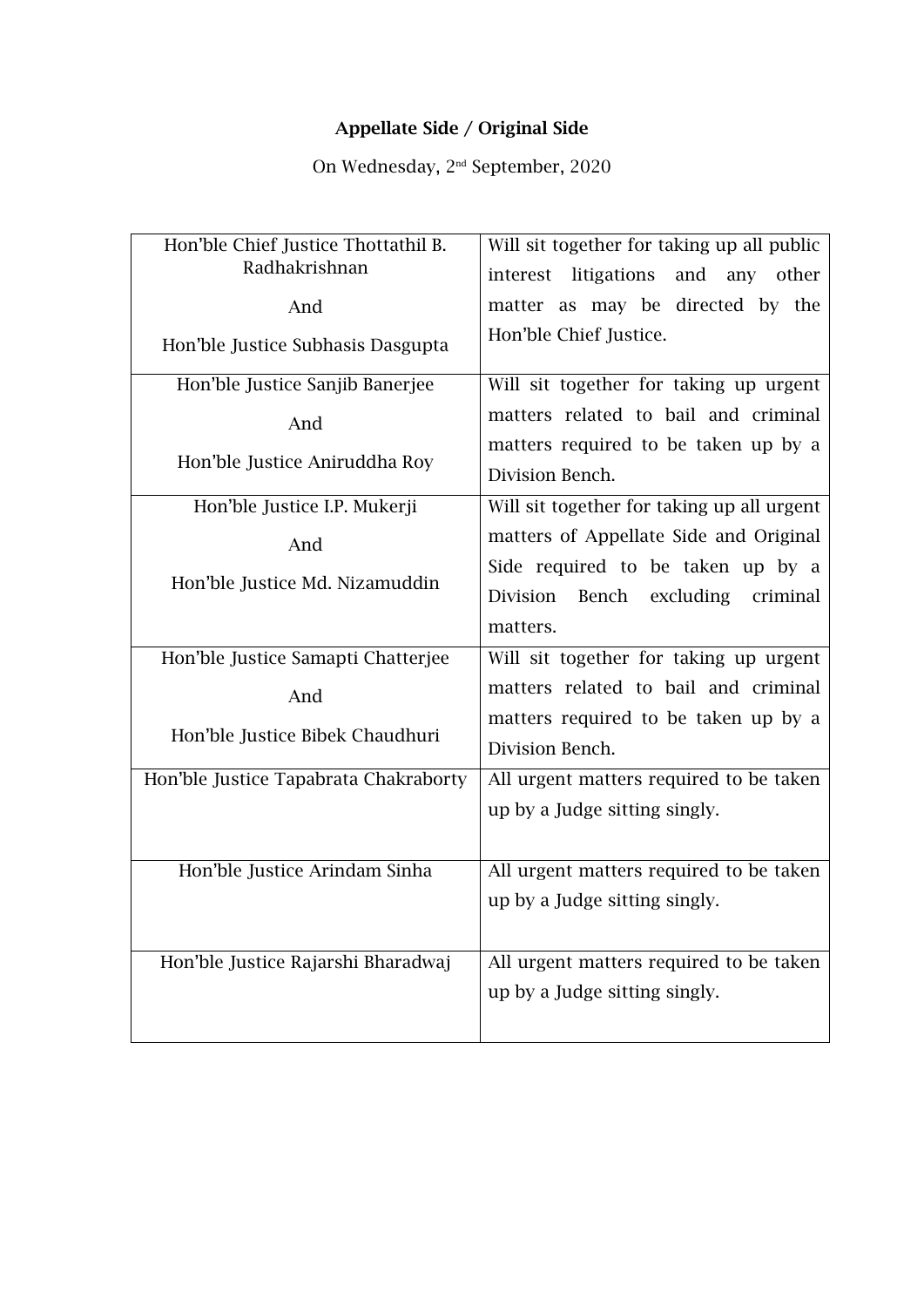## **Appellate Side / Original Side**

On Thursday, 3 rd September, 2020

| Hon'ble Chief Justice Thottathil B.   | Will sit together for taking up all public  |
|---------------------------------------|---------------------------------------------|
| Radhakrishnan                         | litigations<br>and<br>interest<br>any other |
| And                                   | matter as may be directed by the            |
| Hon'ble Justice Subhasis Dasgupta     | Hon'ble Chief Justice.                      |
| Hon'ble Justice Harish Tandon         | Will sit together for taking up urgent      |
| And                                   | matters related to bail and criminal        |
| Hon'ble Justice Tirthankar Ghosh      | matters required to be taken up by a        |
|                                       | Division Bench.                             |
| Hon'ble Justice Soumen Sen            | Will sit together for taking up all urgent  |
| And                                   | matters of Appellate Side and Original      |
|                                       | Side required to be taken up by a           |
| Hon'ble Justice Saugata Bhattacharyya | Division<br>Bench<br>excluding<br>criminal  |
|                                       | matters.                                    |
| Hon'ble Justice Joymalya Bagchi       | Will sit together for taking up urgent      |
| And                                   | matters related to bail and criminal        |
| Hon'ble Justice Suvra Ghosh           | matters required to be taken up by a        |
|                                       | Division Bench.                             |
| Hon'ble Justice Subrata Talukdar      | All urgent matters required to be taken     |
|                                       | up by a Judge sitting singly.               |
|                                       |                                             |
| Hon'ble Justice Debangsu Basak        | All urgent matters required to be taken     |
|                                       | up by a Judge sitting singly.               |
|                                       |                                             |
| Hon'ble Justice S.B. Saraf            | All urgent matters required to be taken     |
|                                       | up by a Judge sitting singly.               |
|                                       |                                             |